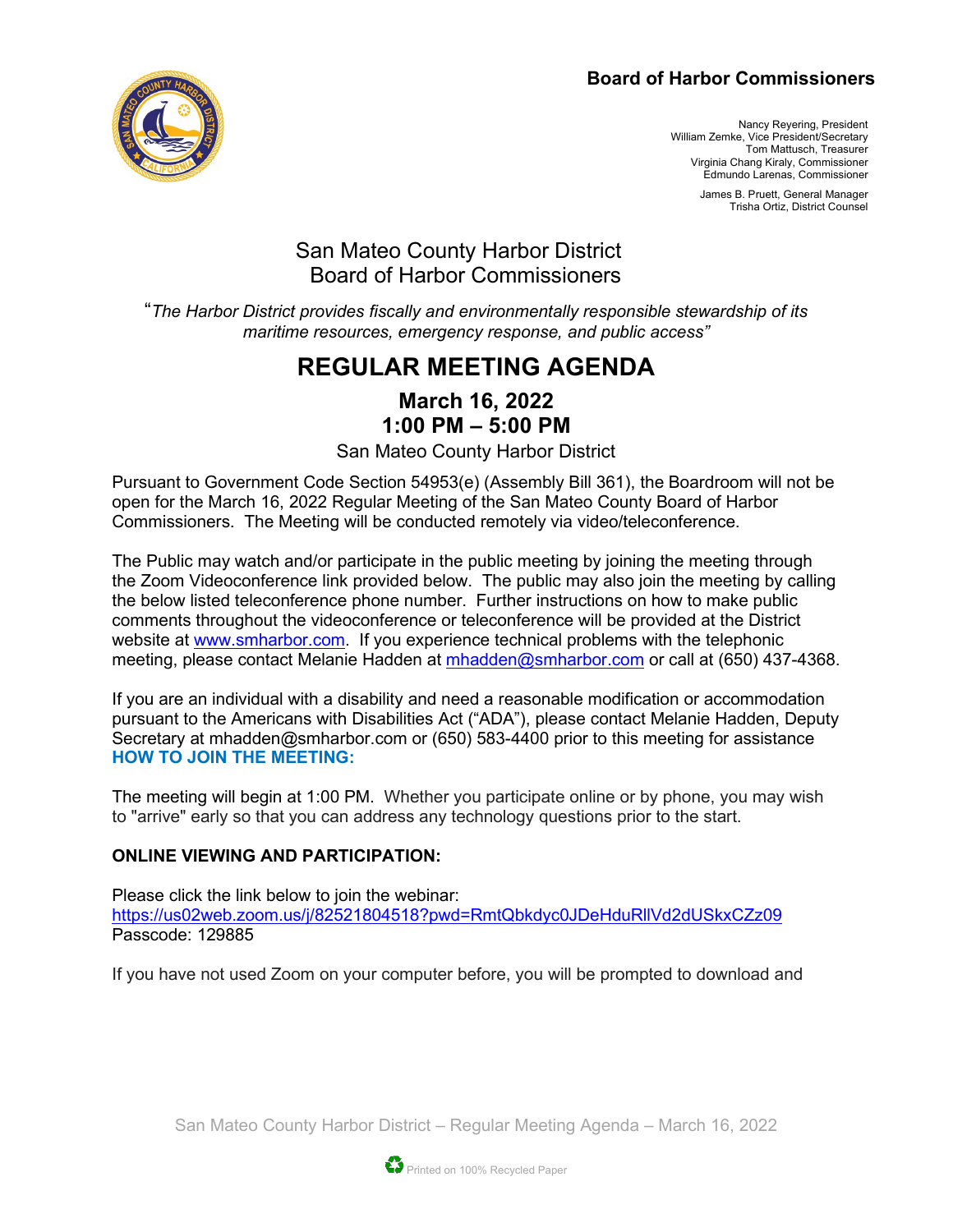install the Zoom software on your computer. If it is already installed, you may still be prompted to allow Zoom to run. Please enable the software to download and run to join the meeting via computer.

#### **AUDIO**

- BY COMPUTER AUDIO: When joining via the Zoom app, you will automatically be joined in via computer audio. You may be prompted to confirm that you wish to join via computer audio.
	- $\circ$  Please ensure your computers speakers are enabled and sound is switched on.
- BY PHONE: If you are unable to join via computer, or do not have speakers or a microphone on your computer, you can dial in for audio. You may call any one of the meeting numbers below and enter the meeting ID and password when prompted.

+1 669 900 6833 (San Jose) +1 253 215 8782 (Tacoma) +1 346 248 7799 (Houston) +1 312 626 6799 (Chicago) +1 929 205 6099 (New York) +1 301 715 8592 (Germantown) +1 877 853 5257 (Toll Free) +1 888 475 4499 (Toll Free)

Webinar ID: 825 2180 4518 Passcode: 129885

#### **HOW TO MAKE A PUBLIC COMMENT OR ASK A QUESTION:**

If you would like to speak during the public comment portion of the meeting, you have the following options:

- **ONLINE**: Raise your hand in the meeting controls at the bottom of your screen.
- **PHONE**: Press \*9 to raise your hand to request to be unmuted to make comments.

**Note:** Please request to speak using the method from which you prefer to comment. For example, if you are joining via computer (for viewing) *and* phone (for audio/commenting), please raise your hand by dialing \*9 on the phone if you wish to use your phone to speak. If you wish to use your computer, please raise hand using the meeting controls at the bottom of your screen.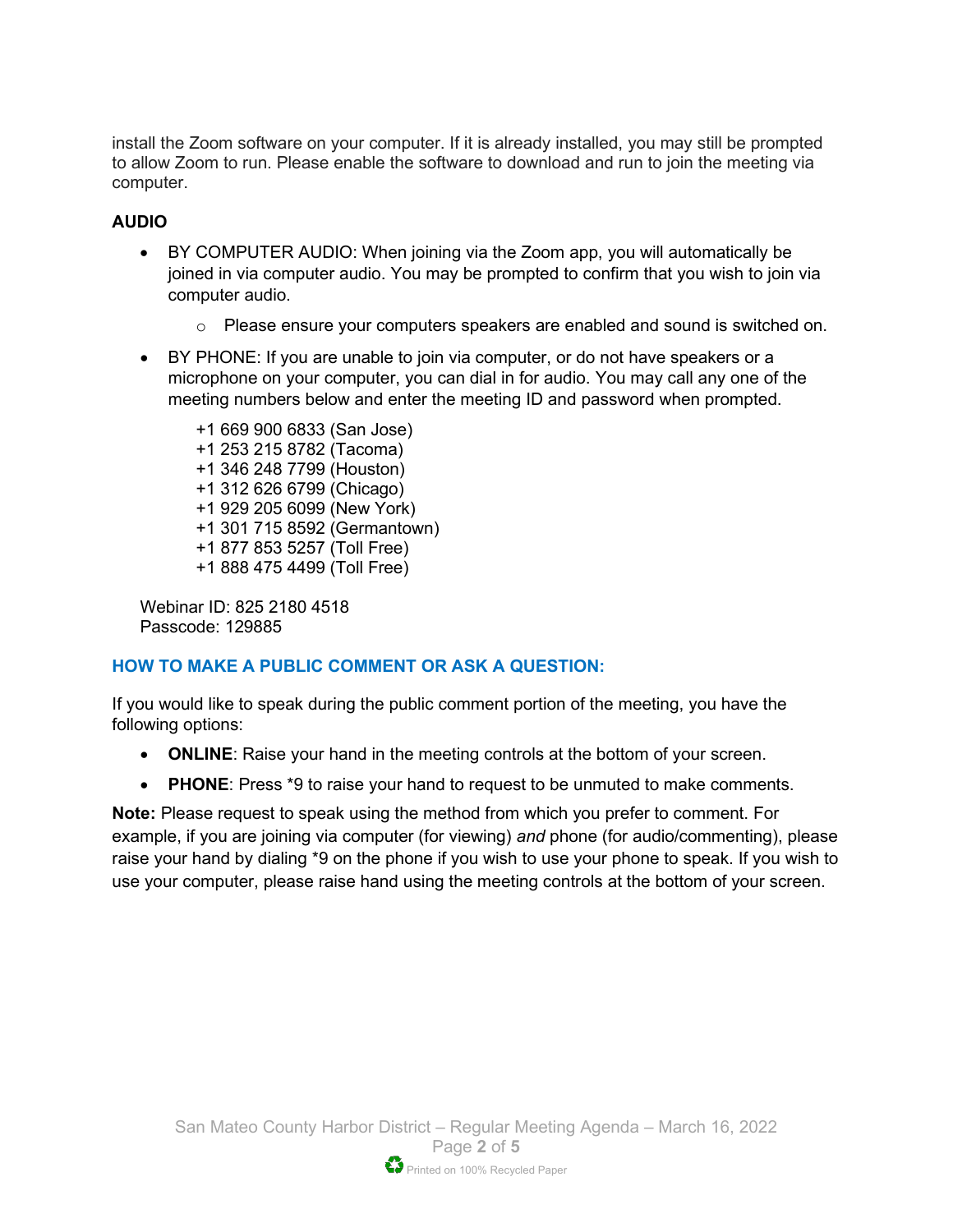# **A) Roll Call**

# **B) Public Comments/Questions**

The Public may directly address the Board of Harbor Commissioners for a limit of two (2) minutes, unless a request is granted for more time, on any item of public interest within the subject matter jurisdiction of the San Mateo County Harbor District, that is not on the Regular Agenda. If a member of the public wishes to address the Board on an agenda item, it is requested that the member of the public wait until the item is in discussion before following the instructions provided on making a public comment. The Chair will call your name at the appropriate time. Agenda material may be reviewed online at [www.smharbor.com.](http://www.smharbor.com/)

# **C) Consent**

All items on Consent are approved by one motion unless a Commissioner requests at the beginning of the meeting that an item be withdrawn or transferred to Discussion. Any item on Discussion may be transferred to Consent.

#### **ITEMS PULLED FROM CONSENT WILL BE HEARD AFTER DISCUSSION ITEMS.**

- **1. [Bills and Claims \(van Hoff\)](https://www.smharbor.com/files/91a928eec/2022_03_16_Item_1_Bills_and_Claims_Staff+Report.pdf)** Recommendation: Accept Pre-Approved Items in the amount of \$311,402.15 for February. Approve \$500,000 in Pre-Approved Items for April 2022.
- **2. Minutes – [Regular Meeting Minutes January 19, 2022 \(Hadden\)](https://www.smharbor.com/files/eed4cfd86/2022_03_16_Item_2_Minutes_Regular_Meeting_January+19+2022.pdf)** Recommendation: Approve Minutes of the January 19, 2022 meeting.
- **3. Minutes – Regular Meeting Minutes [February 16, 2022 \(Hadden\)](https://www.smharbor.com/files/27244a848/2022_03_16_Item_3_Minutes_Regular_Meeting_February+16+2022.pdf)** Recommendation: Approve Minutes of the February 19, 2022 meeting.
- **4. [Monthly Capital Project Update \(Moren\)](https://www.smharbor.com/files/99cb1fdcf/2022_03_16_Item_4_Monthly_Capital_Project_Update_Staff+Report.pdf)** Information only
- **5. [Commercial Activity Permit for SeaCider, LLC](https://www.smharbor.com/files/b683d2edb/2022_03_16_Item_5_SeaCider_Staff+Report.pdf) (Pruett)**

Recommendation: Approve a Commercial Activity Permit for SeaCider to operate on the District owned property located at the corner of Ave Portola and Obispo Rd, El Granada, Ca., until December 31, 2022 and authorize the General Manager to execute the Commercial Activity Permit once all conditions have been met.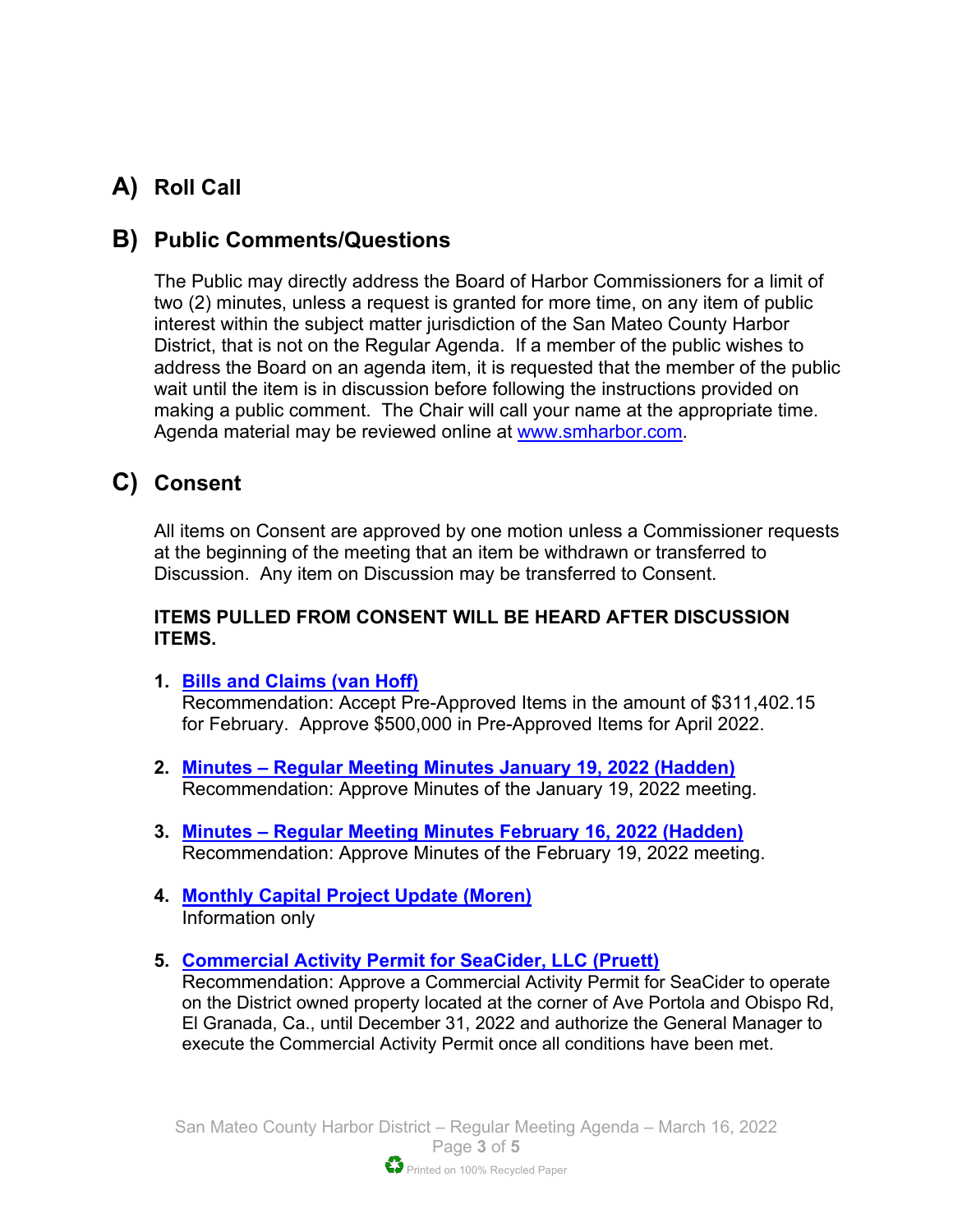### **6. [SMCHD Ord. Code 5.10.010: Commercial Activity Permits for Visiting](https://www.smharbor.com/files/a605ae5a0/2022_03_16_Item_6_Ordinance+Code+5.10.010+Commercial+Activity+Permits+Staff+Report.pdf)  [Fishing Vessels](https://www.smharbor.com/files/a605ae5a0/2022_03_16_Item_6_Ordinance+Code+5.10.010+Commercial+Activity+Permits+Staff+Report.pdf) (Pruett)**

Recommendation: Approve Ordinance Code amendment Code 5.10.010 to remove the requirement for commercial fishing vessels to obtain a commercial activity permit to conduct commercial fishing operations, excluding wholesale buying or retail selling of fish.

### **7. [SMCHD Ord. 3.10.160 Wharfage Fee/Amendment \(Pruett\)](https://www.smharbor.com/files/6e364ba19/2022_03_16_Item_7_Ordinance+Code+3.10.160+Wharfage+Fees+Staff+Report.pdf)**

Recommendation: Approve amendment to Ordinance Code 3.10.160 regarding collection of wharfage fee.

**8. [Proposed Trailer Bill Regarding Insufficient Educational Revenue](https://www.smharbor.com/files/cfbb3c507/2022_03_16_Item_8_VLF+Oppose+unless+Amended+Staff+Report.pdf)  [Augmentation Fund \(ERAF\) Backfills –](https://www.smharbor.com/files/cfbb3c507/2022_03_16_Item_8_VLF+Oppose+unless+Amended+Staff+Report.pdf) OPPOSE UNLESS AMENDED (van [Hoff\)](https://www.smharbor.com/files/cfbb3c507/2022_03_16_Item_8_VLF+Oppose+unless+Amended+Staff+Report.pdf)** 

Recommendation: Staff recommends this Board call the members of the County's state delegation to communicate the importance of this issue and highlight the devasting fiscal impacts the DOF's proposal will have on the District and our local public services.

## **D) Discussion**

**9. [Fiscal Year 2020/21 Audited Basic Financial Statements \(van Hoff\)](https://www.smharbor.com/files/bba169b0e/2022_03_16_Item_9_FY2020-21_Audited_Basic_Financial_Statements_Staff_Report+v2.pdf)** Information only

### **10[.Event Permit: Half Moon Bay Triathlon \(Zuroski/Pruett\)](https://www.smharbor.com/files/317f16a85/2022_03_16_Item_10_HMBTriathlon+Athletic+Event+4_SR+FINAL.pdf)**

Recommended Motion: Approve an Athletic Event 4 Permit, without a fee waiver, to USA Productions, LLC to host a portion of the 2022 Half Moon Bay Triathlon on District owned property and authorize the General Manager to take the necessary steps to issue said permit in accordance with District Policy 5.4.1 and Board direction.

#### **11.Coastal Cruise, [LLC Commercial Activity Permit](https://www.smharbor.com/files/6eed5dcdc/2022_03_16_Item_11_Coastal+Cruise+Staff+Report.pdf)**

Recommended Motion: Provide direction regarding issuance of Commercial Activity Permit to Coastal Cruise, LLC.

### **12[.Finance Committee Update \(Chang Kiraly/Mattusch\)](https://www.smharbor.com/files/e4fc0f01b/2022_03_16_Item_12+First_Look_Budget_Staff+Report.pdf)**

Presentation: "First Look" FY 2022-23 Operating Budget and Capital Improvement Project presented by Julie van Hoff – Director of Administrative **Services** 

Recommendation: Reschedule May 18, 2022 meeting to May 25, 2022, to enable Commissioners to attend CSDA "Legislative Days" in Sacramento.